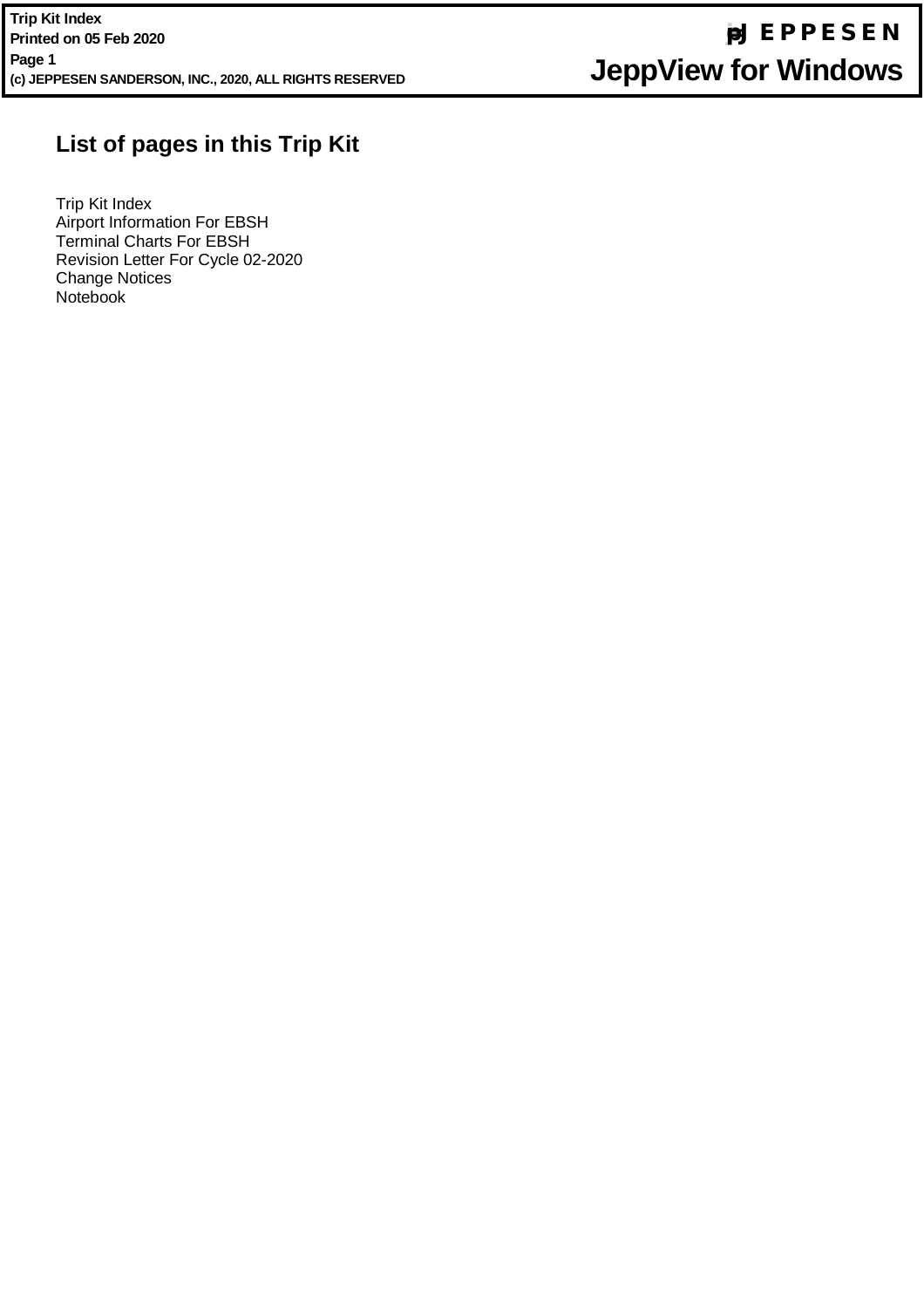#### **General Information** TDZ-Elev: 1817 ft

Location: ST HUBERT BEL Location: 01<br>ICAO: EBSH Lat/Long: N50° 02.1', E005° 24.2' Length x Width: 1969 ft x 138 ft Lat Long: Noord L.T<br>Elevation: 1847 ft  $E$  overlow:  $1817 \text{ m}$ 

Airport Use: Public All port USS. Fasho<br>Daylight Savings: Observed  $Daryny$  in Gavingo:  $CDSONOS$ <br>UTC Conversion: -1:00 = UTC or o convercion: 1:00 = \;<br>Magnetic Variation: 0.0° E magnolio varialio.

Fuel Types: 100 Octane (LL) . as. . *,* pes. .<br>Customs: No Airport Type: VFR Length x Width: 2621 ft x 138 ft r...po.crypo.cr.nc<br>Landing Fee: Yes Eanaing Fee: Tee<br>Control Tower: No Jet Start Unit: No LLWS Alert: No <u>news wea</u>r and the communication in the communication in the communication in the communication in the communication  $\mathbf{R}$ Traffic Pattern Altitude: 2847 ft (1000 ft AGL)

Sunrise: 0707 Z Sunset: 1638 Z

### **Runway Information**

Runway: 05L Length x Width: 1969 ft x 138 ft Surface Type: grass TDZ-Elev: 1814 ft

Runway: 05R Length x Width: 1969 ft x 138 ft Surface Type: grass TDZ-Elev: 1814 ft

Runway: 14L Length x Width: 2621 ft x 138 ft Surface Type: grass TDZ-Elev: 1801 ft

Runway: 14R Length x Width: 2621 ft x 138 ft Surface Type: grass TDZ-Elev: 1801 ft

Runway: 23L Length x Width: 1969 ft x 138 ft

# **jep=JEPPESEN JeppView for Windows**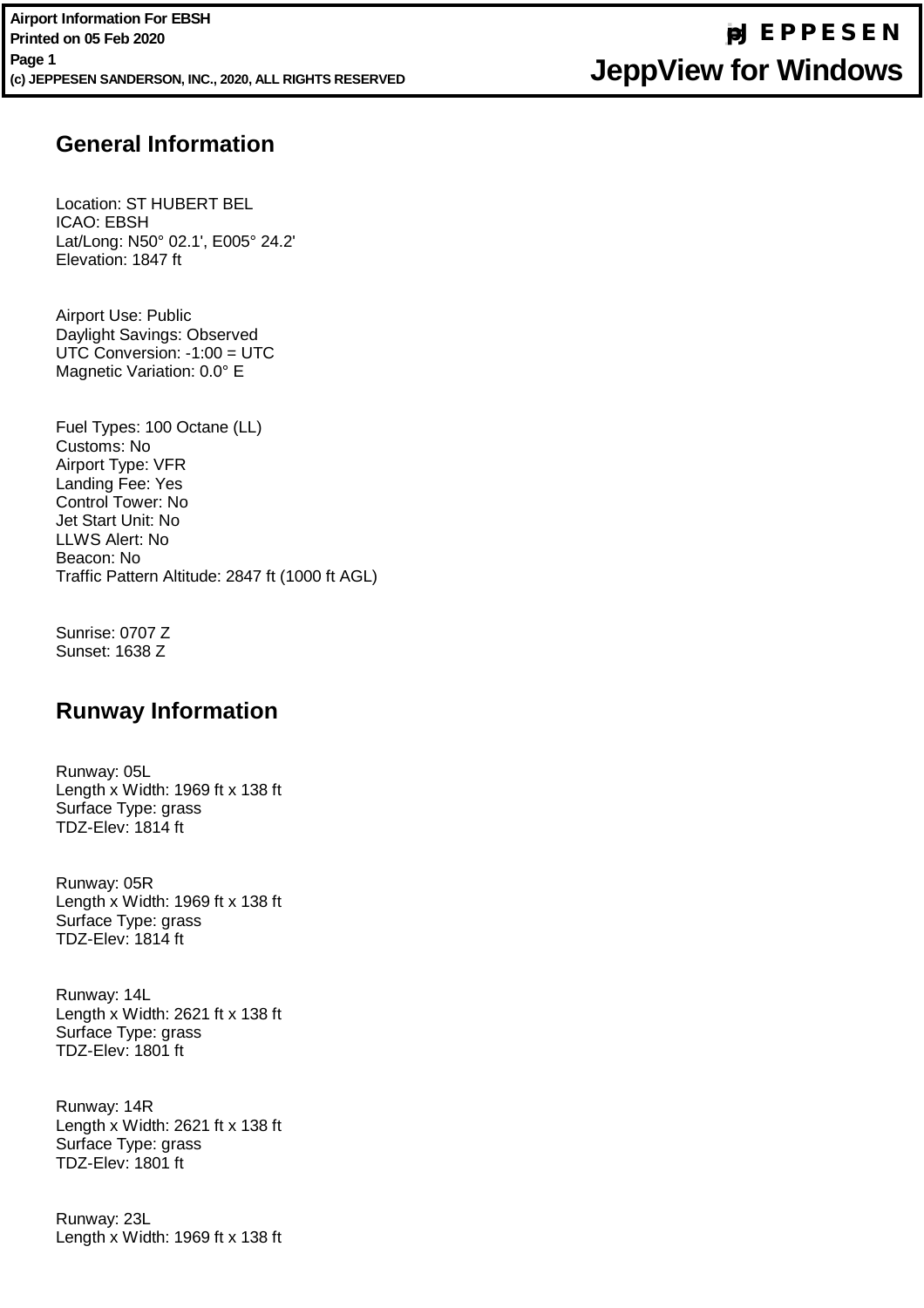Surface Type: grass<br>TDZ Flaw 1917 tt TDZ-Elev: 1817 ft

Runway: 23R INUHWAY. ZUP Length x Width: 1969 ft x 138 ft<br>Surface Tune: stass ounace Type. gra<br>TDZ-Elev: 1817 ft Surface Type: grass

Runway: 32L  $\sum_{\text{Length } y} M_{\text{left}}$  Oct  $\sum_{\text{depth } y}$  Savings: October 10 Length x Width: 2621 ft x 138 ft<br>Surface Tupe: areas Surface Type: grass<br>TDZ Elevi 1929 <del>ft</del> TDZ-Elev: 1838 ft

Runway: 32R Ruilway. OZN<br>Longth v Wid Length x Width: 2621 ft x 138 ft<br>Surface Type: greec Surface Type: grass<br>TDZ Flaw 1939 ft TDZ-Elev: 1838 ft

#### $\sim$   $\sim$ **Communication Information**

St Hubert Radio: 122.180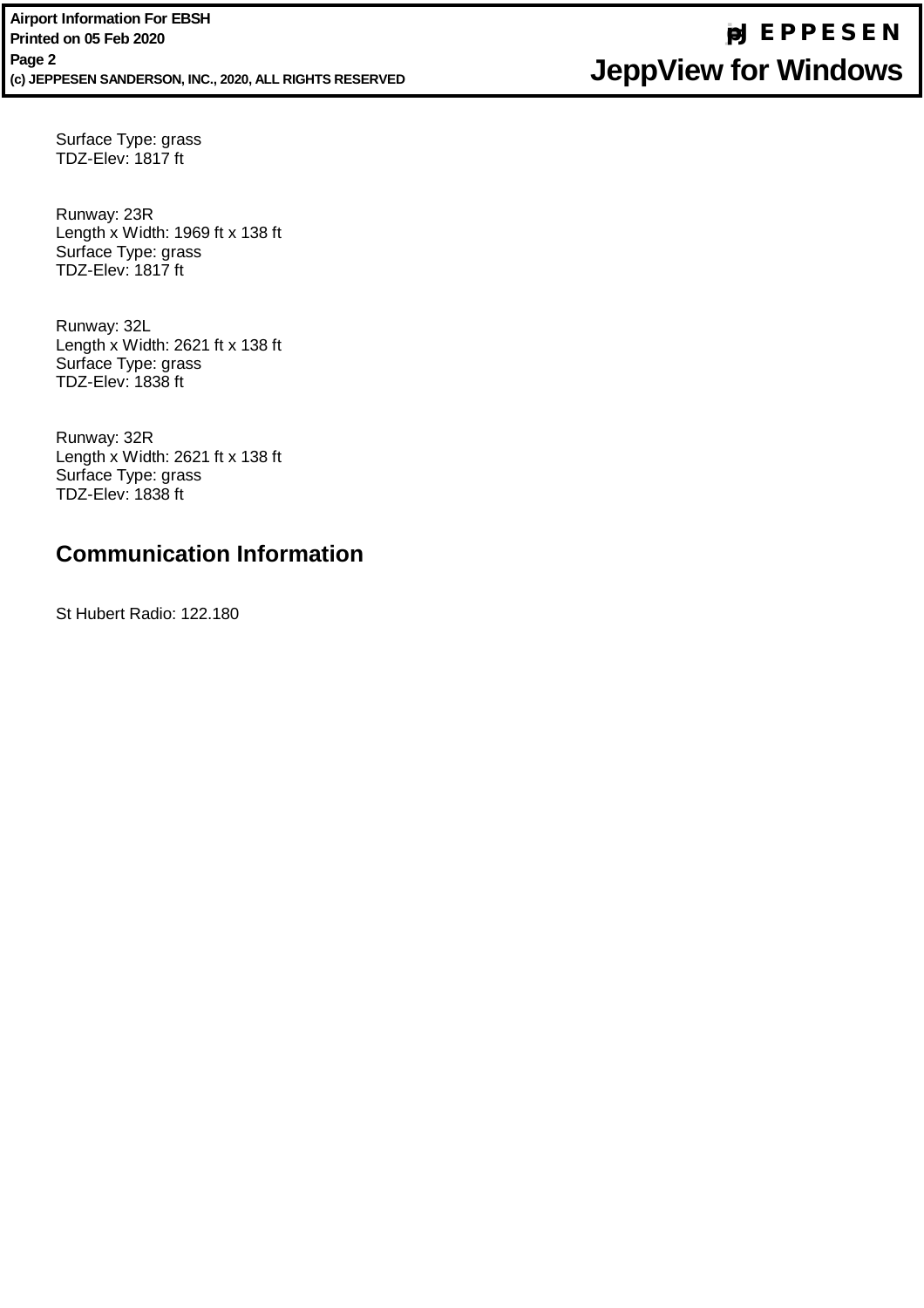**Printed from JeppView for Windows 5.3.0.0 on 05 Feb 2020; Terminal chart data cycle 02-2020; Notice: After 06 Feb 2020, 0000Z, this chart may no longer be valid**

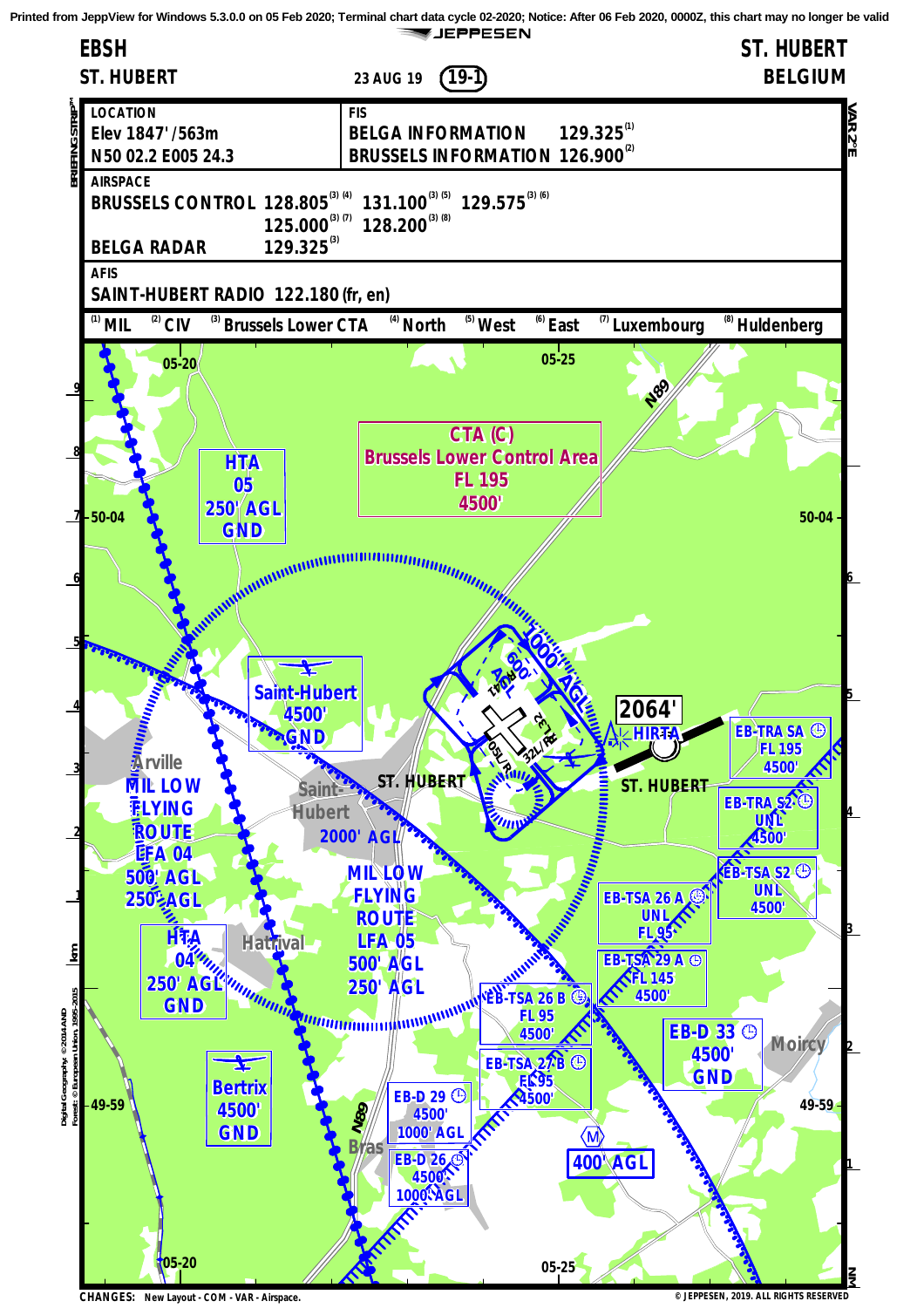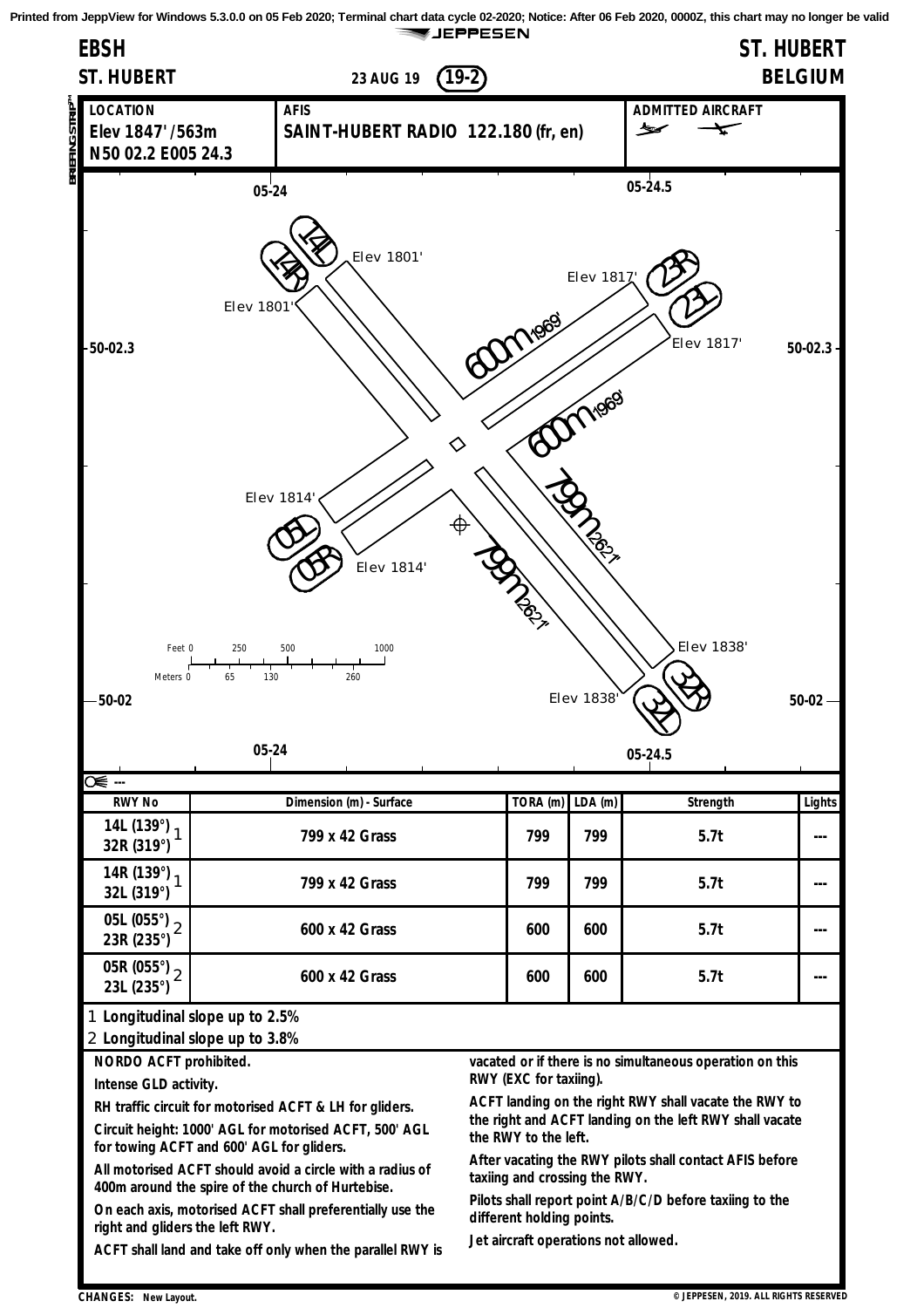# **Chart changes since cycle 01-2020**

| $ADD = added chart, REV = revised chart, DEL = deleted chart.$ |       |          |          |
|----------------------------------------------------------------|-------|----------|----------|
| ACT PROCEDURE IDENT                                            | INDEX | REV DATE | EFF DATE |

**ST HUBERT, (ST HUBERT - EBSH)**